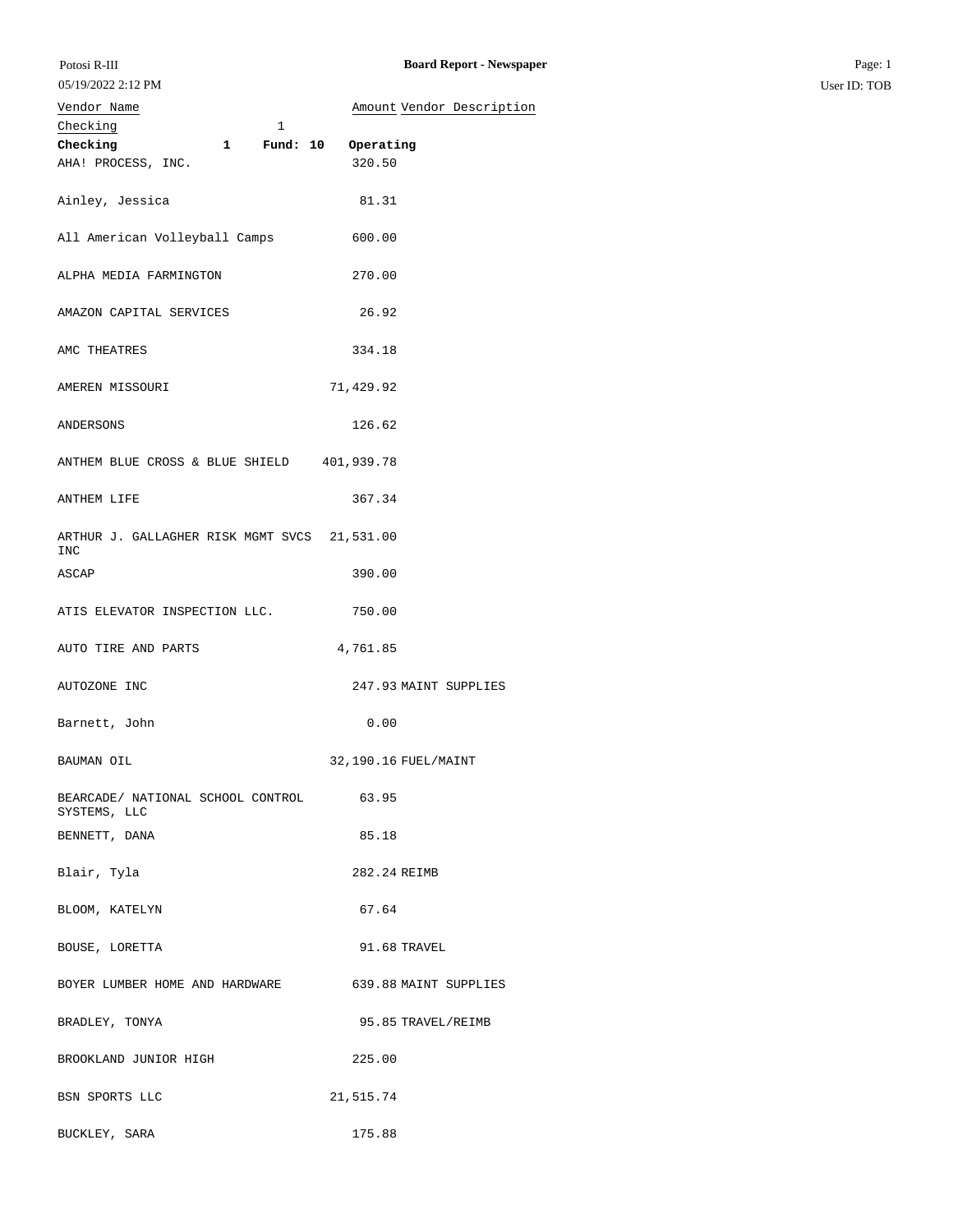| Potosi R-III                   | <b>Board Report - Newspaper</b> | Page: 2      |
|--------------------------------|---------------------------------|--------------|
| 05/19/2022 2:12 PM             |                                 | User ID: TOB |
| Vendor Name                    | Amount Vendor Description       |              |
| BULTE COMPANY                  | 1,764.00                        |              |
| BURTON, CRAIG                  | 125.00                          |              |
| C&C PRODUCE                    | 2,530.00                        |              |
| CAIMI, JESSICA                 | 300.00                          |              |
| CAMILLO, JOSH                  | 225.90                          |              |
| CAMILLO, TRICIA                | 8.10                            |              |
| CAPE ELECTRICAL SUPPLY LLC     | 625.87 MAINT SUPPLIES           |              |
| CAPE JANITOR SUPPLY            | 17,259.62                       |              |
| CAPITAL ONE TRADE CREDIT       | 370.01                          |              |
| CAPITAL ONE/WALMART            | 8,368.49 SUPPLIES               |              |
| CAPITAL SUPPLY COMPANY         | 17.45 MAINT SUPPLIES            |              |
| CATFISH KETTLE                 | 850.00                          |              |
| CDW GOVERNMENT                 | 20,406.81                       |              |
| CENGAGE LEARNING INC           | 3,248.96                        |              |
| CENTER FOR ED & EMPLOYMENT LAW | 149.00                          |              |
| CENTRAL HIGH SCHOOL            | 523.50                          |              |
| CENTRAL STATES BUS SALES       | 11,529.85 BUS GARAGE SUPPLIES   |              |
| CENTURYLINK                    | 6,137.16 TELEPHONE              |              |
| CHAMPIONSHIP TIMING            | 1,300.00                        |              |
| CHEN, MELISSA                  | 350.00                          |              |
| CINCIRIPINI, EMILY             | 128.00                          |              |
| CITY OF ST LOUIS               | 65.00                           |              |
| CLEAIR, LARRY                  | 140.00                          |              |
| CLEAN UNIFORM COMPANY          | 1,748.51                        |              |
| Coleman, Mariah                | 168.72                          |              |
| COLEMAN, ROGER                 | 1,030.00                        |              |
| Cooley, Jesse                  | 28.90                           |              |
| COPIC                          | 142.99                          |              |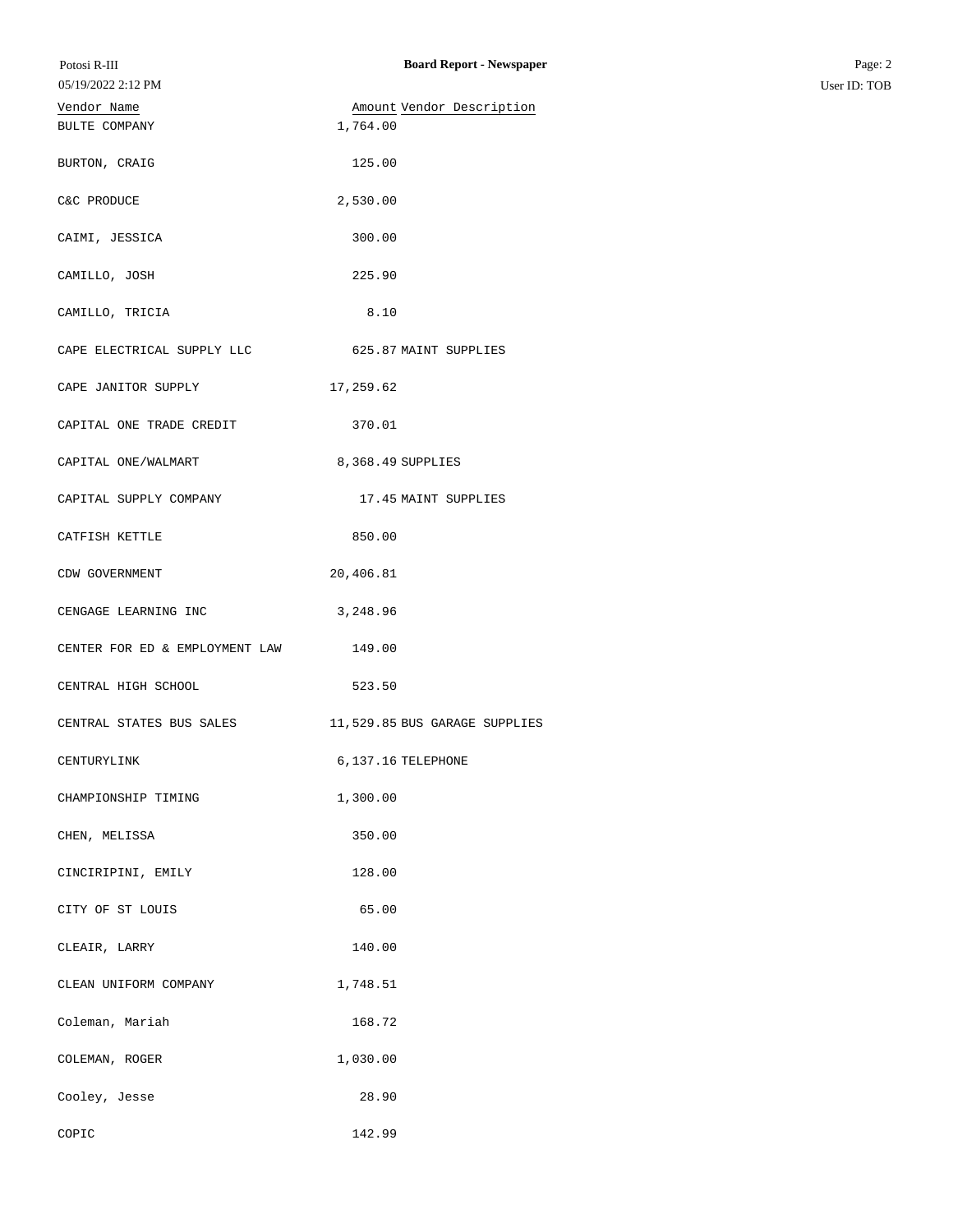| Potosi R-III                             | <b>Board Report - Newspaper</b> | Page: 3      |
|------------------------------------------|---------------------------------|--------------|
| 05/19/2022 2:12 PM                       |                                 | User ID: TOB |
| Vendor Name                              | Amount Vendor Description       |              |
| CORDIA, MELISSA                          | 49.29 REIMB                     |              |
| CRISIS PREVENTION INSTITUTE              | 959.76                          |              |
| CS DESIGN, LLC.                          | 1,650.00                        |              |
| CULLIGAN                                 | 130.25 WATER SOFTENER           |              |
| DATA RECOGNITION CORP                    | 350.00                          |              |
| DECKER EQUIPMENT                         | 79.45                           |              |
| DECLUE, MICHAEL                          | 186.00                          |              |
| DEGONIA, HEATHER                         | 122.11                          |              |
| DEMCO                                    | 99.46                           |              |
| DESOTO ELECTRICAL PRODUCTS INC. 3,681.27 |                                 |              |
| DESOTO HIGH SCHOOL                       | 356.80 ENTRY FEE                |              |
| DICKEY BUB                               | 314.06                          |              |
| DICKINSON, BROOK                         | 5.00                            |              |
| DINKINS, HEATHER                         | 164.77                          |              |
| DOCKINS BROADCAST GROUP                  | 450.00                          |              |
| DOMINO'S PIZZA                           | 250.00 PIZZA                    |              |
| Donze, Tim                               | 125.00                          |              |
| Dotson, Marita                           | 27.26                           |              |
| DOUGLAS, KIM                             | 108.64                          |              |
| DOWD AUTO GLASS                          | 150.00                          |              |
| Eden, Katie                              | 80.21                           |              |
| EDMONDS ELECTRIC MOTOR                   | 737.55 MOTORS/MAINT             |              |
| ELDER, JODI                              | 171.90                          |              |
| ELLIOTT MOTOR COMPANY                    | 50.00 TOW                       |              |
| ELLIS BATTERY SPECIALISTS LLC            | 834.30                          |              |
| EMPOWER RETIREMENT                       | 641.86                          |              |
| FARMINGTON COMMUNITY CIVIC CTR           | 300.00 POOL RENTAL              |              |
| FARMINGTON SPORTS & REHAB                | 106.41                          |              |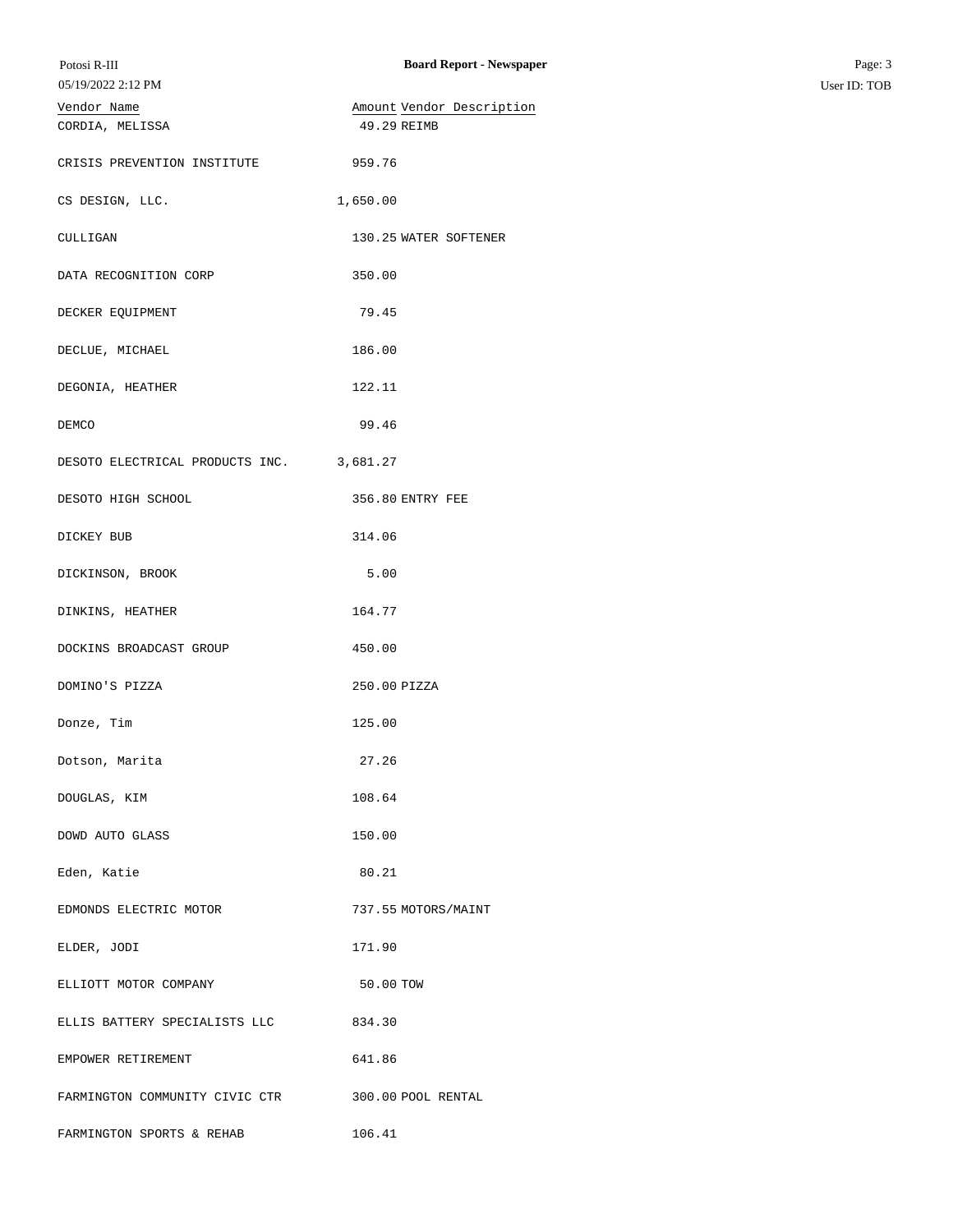| Potosi R-III                  | <b>Board Report - Newspaper</b> | Page: 4      |
|-------------------------------|---------------------------------|--------------|
| 05/19/2022 2:12 PM            |                                 | User ID: TOB |
| Vendor Name                   | Amount Vendor Description       |              |
| Farr, Rebecca                 | 40.29                           |              |
| FASTENAL COMPANY              | 226.44                          |              |
| FIRST STATE COMMUNITY BANK    | 512.00                          |              |
| FISHER, DEVIN                 | 189.25                          |              |
| FISHER, JENNIFER              | 70.37                           |              |
| FIT4LIFE                      | 30.00                           |              |
| FITZWATER, SANDY              | 149.85 PAT TRAVEL               |              |
| FOLLETT SCHOOL SOLUTIONS, INC | 360.39                          |              |
| FURLOW, SHERRY                | 2,351.30                        |              |
| GANT, WENDY                   | 144.45                          |              |
| GIBSON, JEFF                  | 852.88                          |              |
| GIBSON, SETH                  | 224.78                          |              |
| GIBSON, SHARON                | 6.30 REIMB                      |              |
| GIBSON, TIFFANY               | 89.90 REIMB                     |              |
| GOGGIN GROUP, THE             | 672.00                          |              |
| GOODSON, DANNY                | 107.10 SUB ON PREP              |              |
| GWS CONTRACTORS INS           | 2,547.00                        |              |
| HAAR, CHRISTINA               | 115.56                          |              |
| HAMPTON, HEATHER              | 31.20                           |              |
| HARPS FOOD STORE INC          | 898.26                          |              |
| HARTLEY, KIM                  | 250.61                          |              |
| HAYNES, MARY                  | 150.00                          |              |
| HEAT TRANSFER WAREHOUSE       | 295.98                          |              |
| HEAVY DUTY EQUIPMENT          | 272.20                          |              |
| HEIFNER, KYLE                 | 775.00                          |              |
| HERMANN, BECKY                | 50.93                           |              |
| HEUER PUBLISHING              | 37.00                           |              |
| HILLSBORO HIGH SCHOOL         | 282.75                          |              |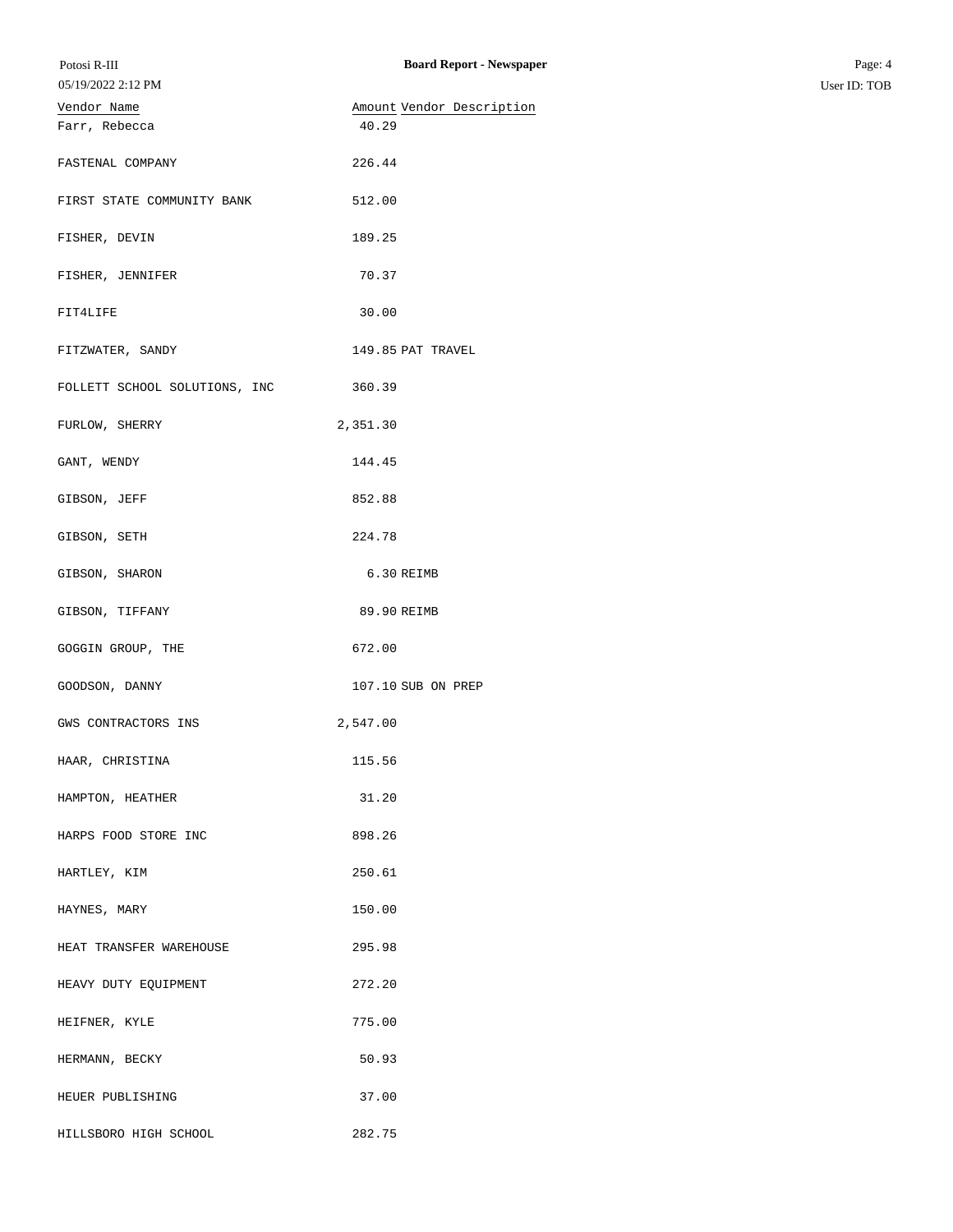| Potosi R-III                   | <b>Board Report - Newspaper</b> | Page: 5      |
|--------------------------------|---------------------------------|--------------|
| 05/19/2022 2:12 PM             |                                 | User ID: TOB |
| Vendor Name                    | Amount Vendor Description       |              |
| HOEHN, DUSTIN                  | 175.00                          |              |
|                                |                                 |              |
| HOLLOWAY DISTRIBUTING INC      | 30, 251.78                      |              |
|                                |                                 |              |
| HUDDLESTON, MICHAEL            | 185.92                          |              |
|                                |                                 |              |
| HUDL                           | 1,549.00                        |              |
|                                |                                 |              |
| HULTBERG, TED                  | 375.00                          |              |
|                                |                                 |              |
| INDEPENDENT JOURNAL INC        | 924.46 AD                       |              |
|                                |                                 |              |
| INMAN, ROB                     | 140.00                          |              |
|                                |                                 |              |
| INTERSTATE ALL BATTERY CENTER  | 319.84                          |              |
| INTERSTATE BILLING SERVICE INC | 1,987.77                        |              |
|                                |                                 |              |
| JACKSON MIDDLE SCHOOL          | 100.00                          |              |
|                                |                                 |              |
| JACKSON, ODELL                 | 185.70                          |              |
|                                |                                 |              |
| JACOBSEN, JONI                 | 138.58 PARENT ED TRAVEL         |              |
|                                |                                 |              |
| JEFFERSON SQUARE LAUNDRY       | 1,598.00                        |              |
|                                |                                 |              |
| JOHNSTONE SUPPLY               | 169.19 MAINT SUPPLIES           |              |
|                                |                                 |              |
| JUST RIGHT PRINTING            | 220.00                          |              |
|                                |                                 |              |
| KAMMERMANN'S EXT CO INC        | 435.00 PEST CONTROL             |              |
|                                |                                 |              |
| Kentucky Fried Chicken         | 159.00                          |              |
|                                |                                 |              |
| KFMO                           | 100.00                          |              |
|                                |                                 |              |
| Kitchell, Amy                  | 173.45                          |              |
| KURTZEBORN, ABBIGAIL           | 152.31                          |              |
|                                |                                 |              |
| LABRUYERE, LANA                | 75.00                           |              |
|                                |                                 |              |
| LAKESHORE                      | 1,666.06 SCHOOL SUPPLIES        |              |
|                                |                                 |              |
| LEARNING A-Z                   | 118.00                          |              |
|                                |                                 |              |
| LEWIS, EMILY                   | 172.75                          |              |
|                                |                                 |              |
| LITTLE CAESAR'S POTOSI         | 56.75                           |              |
|                                |                                 |              |
| LITTRELL, KELLY                | 179.21                          |              |
|                                |                                 |              |
| LOWE'S                         | 656.46                          |              |
|                                |                                 |              |
| LUTHER, SARAH                  | 143.71                          |              |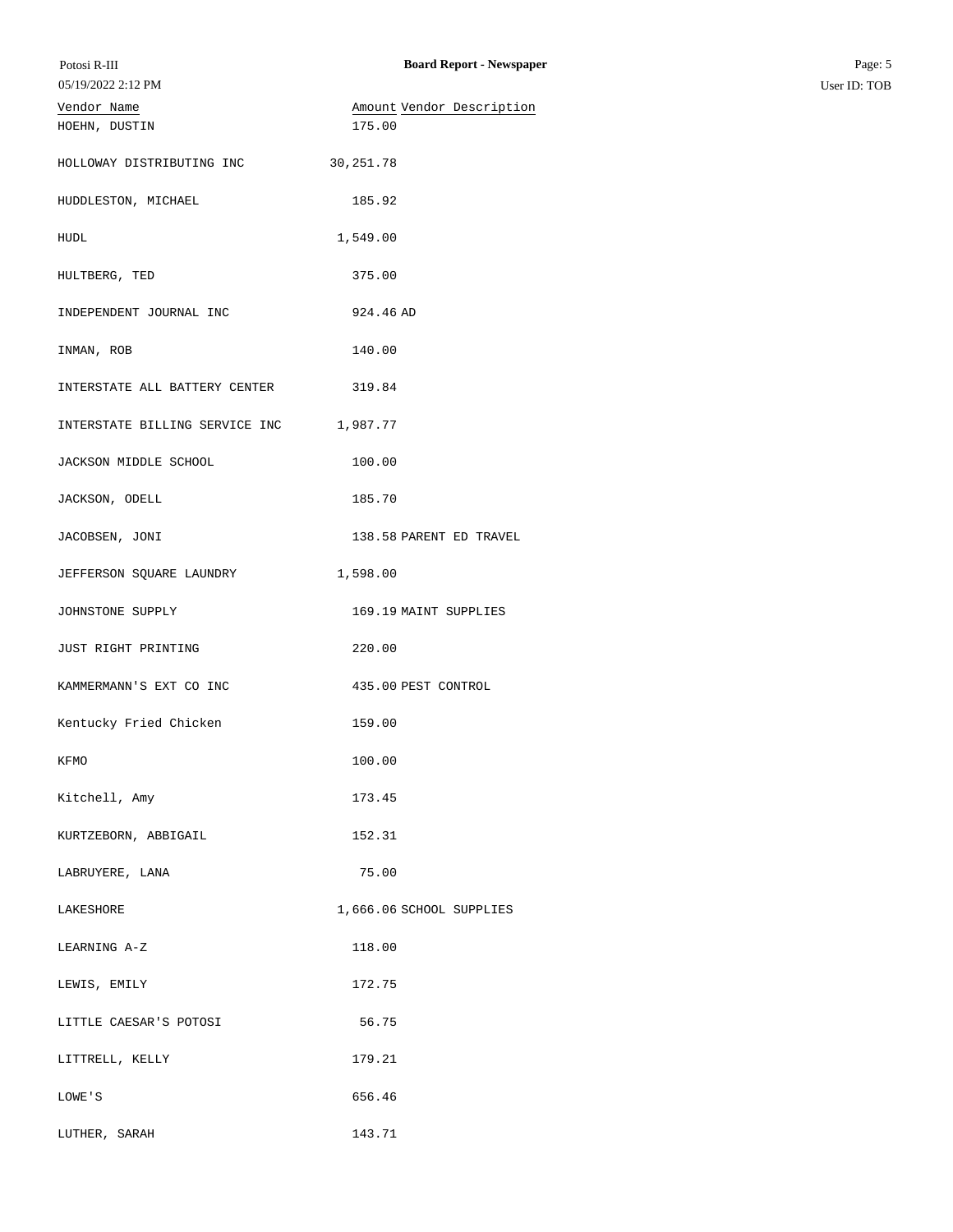| Vendor Name                              | Amount Vendor Description |
|------------------------------------------|---------------------------|
| MARCO TECHNOLOGIES LLC                   | 9,954.69                  |
| MARLER, JERAD                            | 150.00                    |
| MARLER, KYLE                             | 80.00                     |
| Martin, Luci                             | 27.52                     |
| MASC SOUTH CENTRAL DIST                  | 640.00                    |
| MASSEY, DOUG                             | 0.00                      |
| MASTERCARD                               | 2,779.46                  |
| MAXWELL MEDALS & AWARDS                  | 3,286.38 AWARDS           |
| MAXWELL, CHERYL                          | 535.71 WORKSHOP           |
| MCCAUL, ALEX                             | 1,037.62                  |
| MCCOY, STEVEN                            | 222.99                    |
| MCI                                      | 86.07 LONG DISTANCE       |
| Melton, Carolyn                          | 87.50                     |
| MERCILLES MEAT MARKET                    | 1,509.24                  |
| MICKE, GARY                              | 288.60                    |
| MICKES O'TOOLE, LLC                      | 1,162.00                  |
| MIDWEST SHEET MUSIC                      | 895.38                    |
| MIDWEST SYSTEMS TRUCK EQUIPMENT,<br>INC. | 130.45                    |
| MINERAL AREA COLLEGE                     | 95.00                     |
| MINERAL AREA OFFICE SUPPLY               | 245.93 OFFICE SUPPLIES    |
| MISSOURI FBLA                            | 675.00                    |
| MISSOURI NARCOTIC OFFICERS ASSOC.        | 175.00                    |
| MISSOURI READING INITIATIVE              | 17,790.00                 |
| MISSOURI SPORTS HALL OF FAME             | 150.00                    |
| MO DEPT OF NATURAL RESOURCES             | 150.00                    |
| MO DIVISION OF FIRE SAFETY               | 265.00                    |
| MOLLY HAWKINS' HOUSE                     | 293.31 SUPPLIES           |
| MORGAN, LEANN                            | 137.76                    |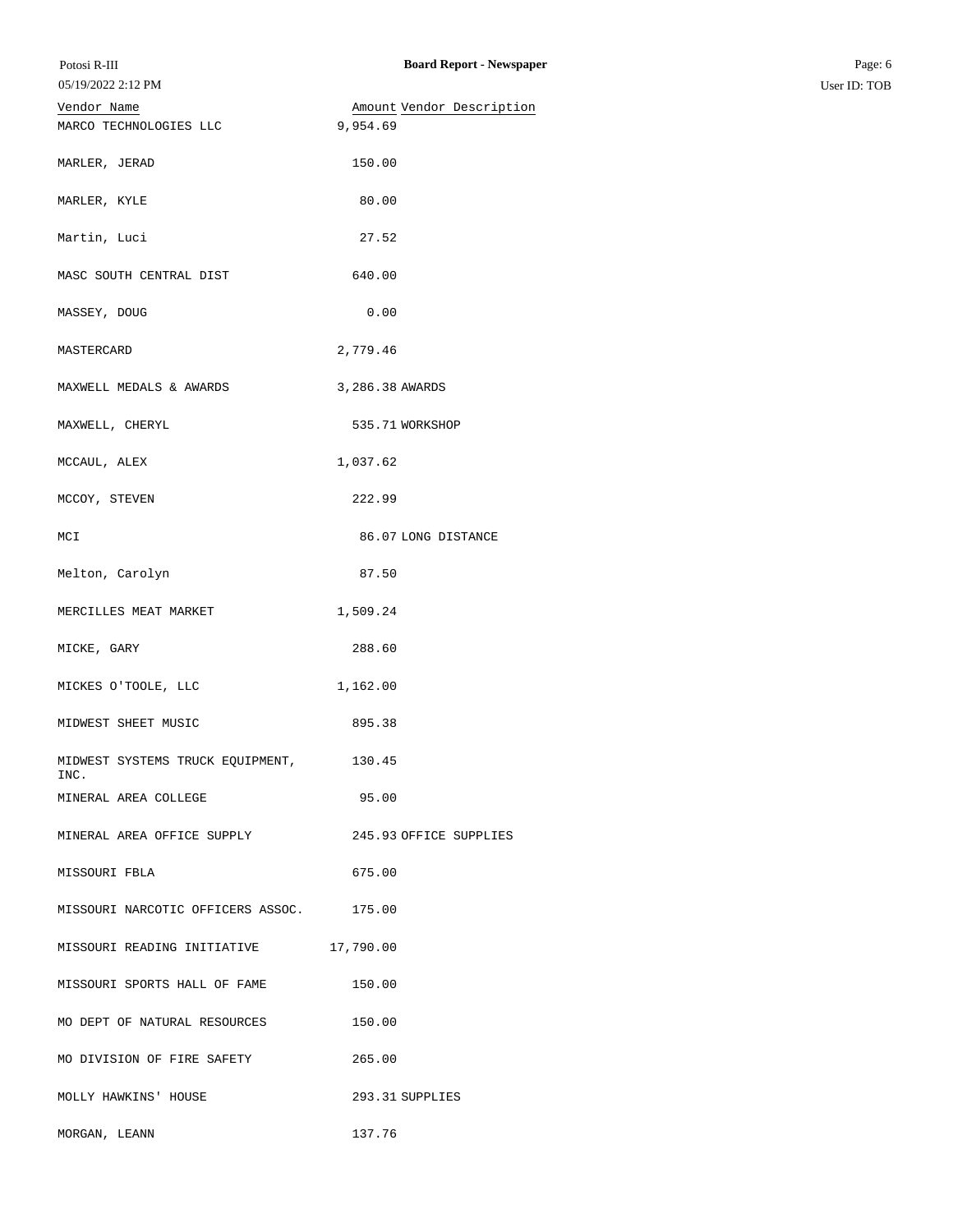| Potosi R-III<br>05/19/2022 2:12 PM | <b>Board Report - Newspaper</b>     | Page: 7<br>User ID: TOB |
|------------------------------------|-------------------------------------|-------------------------|
| Vendor Name<br>MOYERS, REGINA      | Amount Vendor Description<br>168.62 |                         |
| MSBA                               | 180.00 MAINT POLICY SVC             |                         |
| MSHSAA                             | 621.00 MEMBERSHIP                   |                         |
| MTI DISTRIBUTING INC               | 115.74                              |                         |
| MUELLER WALLA & ALBERTSON PC       | 6,955.00 AUDITORS                   |                         |
| NATIONAL FOOD GROUP INC            | 13,351.50                           |                         |
| NCS PEARSON INC                    | 665.15                              |                         |
| NEGWER DOOR SYSTEMS                | 628.54                              |                         |
| NORTH COUNTY HIGH SCHOOL           | 300.00                              |                         |
| 0.D.A.C.S., INC                    | 190.88                              |                         |
| ODLE MEDIA GROUP LLC               | 100.00                              |                         |
| OTC BRANDS INC                     | 1,158.64 SCHOOL SUPPLIES            |                         |
| OZARCGAS                           | 106.00 FUEL TANKS                   |                         |
| PALEN MUSIC CENTER                 | 750.00                              |                         |
| PANERA BREAD                       | 82.29                               |                         |
| PAR, INC                           | 349.92                              |                         |
| PARKWAY TOURNAMENT FUND            | 364.06                              |                         |
| PASHIA, JEFF                       | 45.00                               |                         |
| PBA LANES                          | 120.00                              |                         |
| PEPSI COLA                         | 719.86 SODA                         |                         |
| PERMA BOUND BOOKS                  | 3,743.76 BOOKS                      |                         |
| PERRY, PAMELA                      | 32.00                               |                         |
| PERSONAL FIRE PROTECTION           | 725.60                              |                         |
| PITSCO EDUCATION, LLC.             | 156.91                              |                         |
| POGUE, DENNIS                      | 125.00                              |                         |
| PORTELL, NICOLE                    | 313.50 WORKSHOP                     |                         |
| PORTELL, VICKI                     | 358.47 TRAVEL                       |                         |
| PORTER, RAVEN                      | 66.08                               |                         |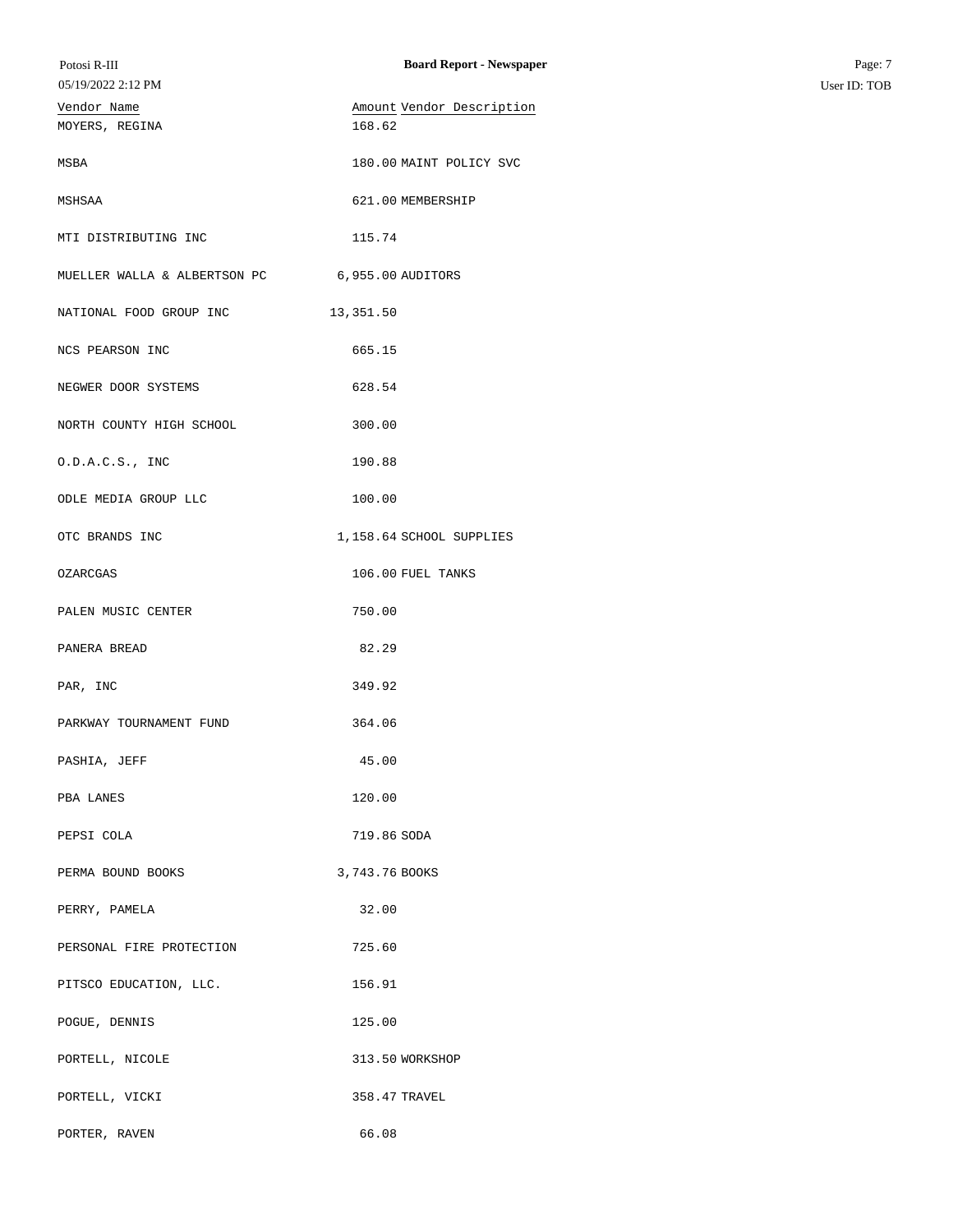| Potosi R-III<br>05/19/2022 2:12 PM                | <b>Board Report - Newspaper</b>    | Page: 8<br>User ID: TOB |
|---------------------------------------------------|------------------------------------|-------------------------|
| Vendor Name<br>POTOSI HIGH SCHOOL PETTY CASH      | Amount Vendor Description<br>78.70 |                         |
| POTOSI LUMBER COMPANY                             | 254.79 SUPPLIES                    |                         |
| POTOSI, CITY OF                                   | 60,376.03 GAS/WATER/UTILITIES      |                         |
| PRAIRIE FARMS DAIRY INC                           | 31, 339.18                         |                         |
| PRICE, CARRIE                                     | 449.20                             |                         |
| PROFFER WHOLESALE PRODUCE INC                     | 3,088.40 PRODUCE/FOOD SERVICE      |                         |
| PROTRONICS TECHNOLOGIES INC                       | 990.00                             |                         |
| PURCELL TIRE                                      | 321.99 TIRES/BUS                   |                         |
| QUAIL'S NEST INN & SUITES                         | 194.17                             |                         |
| QUILL LLC                                         | 698.52                             |                         |
| QUINN, PHYLLIS                                    | 205.80                             |                         |
| Reary, Heather                                    | 182.70                             |                         |
| RESERVE ACCOUNT                                   | 2,400.00                           |                         |
| ROBART REHABILITATION & WELLNESS<br><b>CENTER</b> | 120.00                             |                         |
| ROBOTICS EDUCATION & COMPETITION<br>FOUNDATION    | 225.00                             |                         |
| ROUSAN, BOBBY                                     | 150.00 REIMB                       |                         |
| ROYAL PAPERS INC                                  | 9,558.98                           |                         |
| RUBLE, SARAH                                      | 73.81                              |                         |
| SAM SCISM MOTORS INC                              | 271.29                             |                         |
| SANDTRAP GOLF                                     | 240.00                             |                         |
| SANSEGRAW, JILL                                   | 107.14                             |                         |
| SAVE-A-LOT                                        | 13,766.59                          |                         |
| SCHOLASTIC INC                                    | 1,719.64                           |                         |
| SCHOOL SPECIALTY LLC                              | 805.79 SCHOOL SUPPLIES             |                         |
| SCHRUM, BRIDGETT                                  | 350.00                             |                         |
| Seiberlich, Jason                                 | 244.83                             |                         |
| SEMO WRESTLING CONFERENCE                         | 600.00                             |                         |
| SGC FOODSERVICE                                   | 84,758.09 SUPPLIES                 |                         |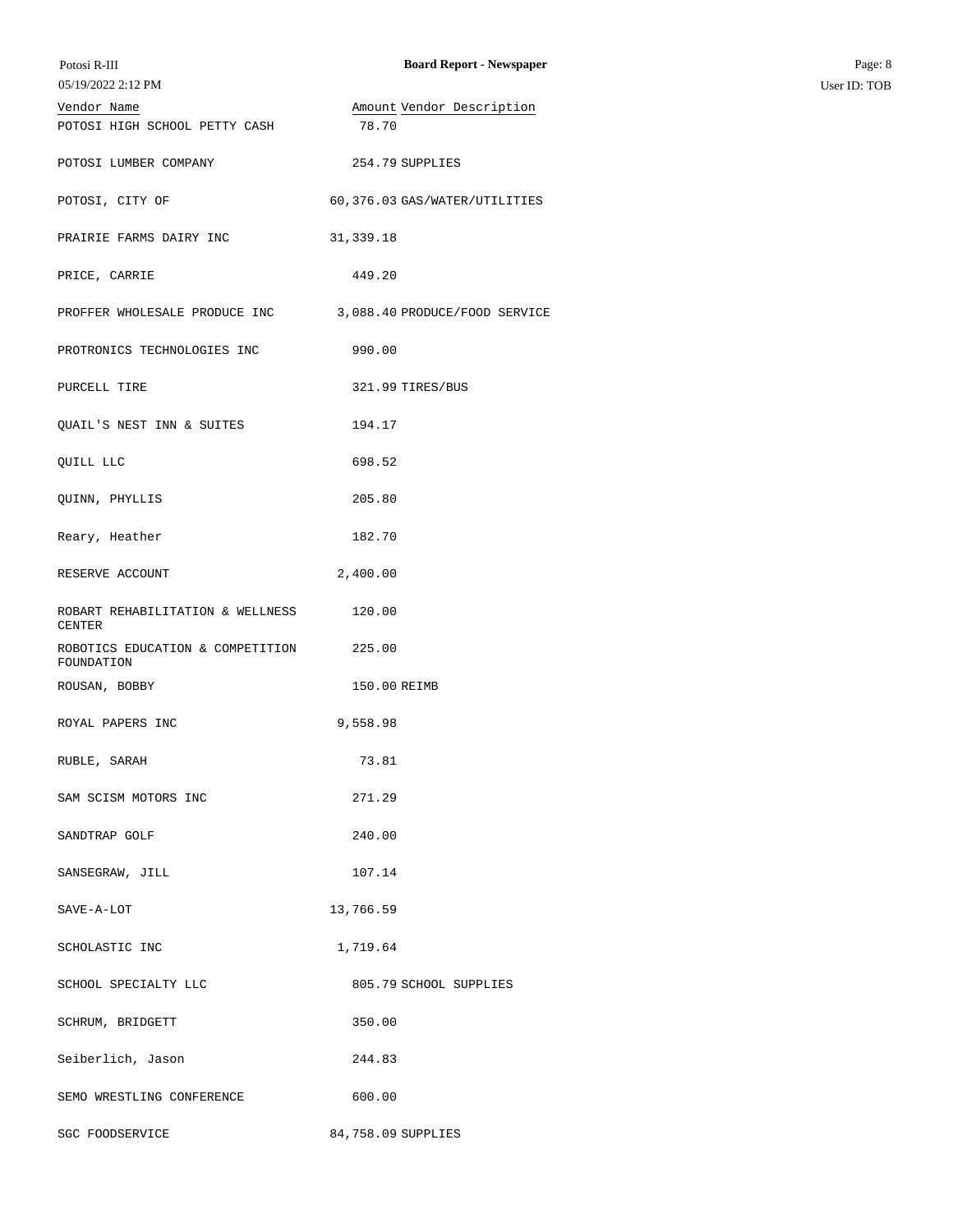| Potosi R-III<br>05/19/2022 2:12 PM | <b>Board Report - Newspaper</b> | Page: 9<br>User ID: TOB |
|------------------------------------|---------------------------------|-------------------------|
|                                    | Amount Vendor Description       |                         |
| Vendor Name<br>SHO-ME TECHNOLOGIES | 549.90                          |                         |
|                                    |                                 |                         |
| SINCLAIR FLORIST                   | 410.00 FLOWERS                  |                         |
| SITTON, GENA                       | 145.46                          |                         |
| SLOAN, ABBY                        | 350.00                          |                         |
| SMITH, LISA                        | 123.89                          |                         |
| SOUTHPAW GRAFIX                    | 1,449.50                        |                         |
| SPACEWALKER, INC.                  | 183.70                          |                         |
| ST FRANCOIS COUNTY TREASURER       | 170.10                          |                         |
| STAPLES                            | 35.61                           |                         |
| Stetina, Wendi                     | 79.21                           |                         |
| SUMMERS, SHAWN                     | 75.00                           |                         |
| SWEET MEMORIES SANDWICH SHOP       | 170.00 FOOD                     |                         |
| SWEETWATER SOUND INC               | 219.99                          |                         |
| SYNCB/AMAZON                       | 10,185.87                       |                         |
| TANTARA STATE ROAD LLC             | 2,537.96                        |                         |
| TEACHER DIRECT                     | 14,432.50                       |                         |
| TEAM                               | 25.00                           |                         |
| TENNIS EXPRESS                     | 323.60                          |                         |
| Thurman, Larry                     | 125.00                          |                         |
| TK ELEVATOR CORPORATION            | 950.72                          |                         |
| TRANE                              | 5,851.00                        |                         |
| UNIVERSITY OF MO-KANSAS CITY       | 15.00                           |                         |
| US CUTTER                          | 644.79 VINYL CUTTERS & SUPPLIES |                         |
| US FOODS, INC.                     | 14,196.69                       |                         |
| VERIZON                            | 204.52                          |                         |
| VEX ROBOTICS, INC                  | 626.40                          |                         |
| VICTORY MMA                        | 100.00                          |                         |
| VISA CARD SERVICES                 | 20,027.87                       |                         |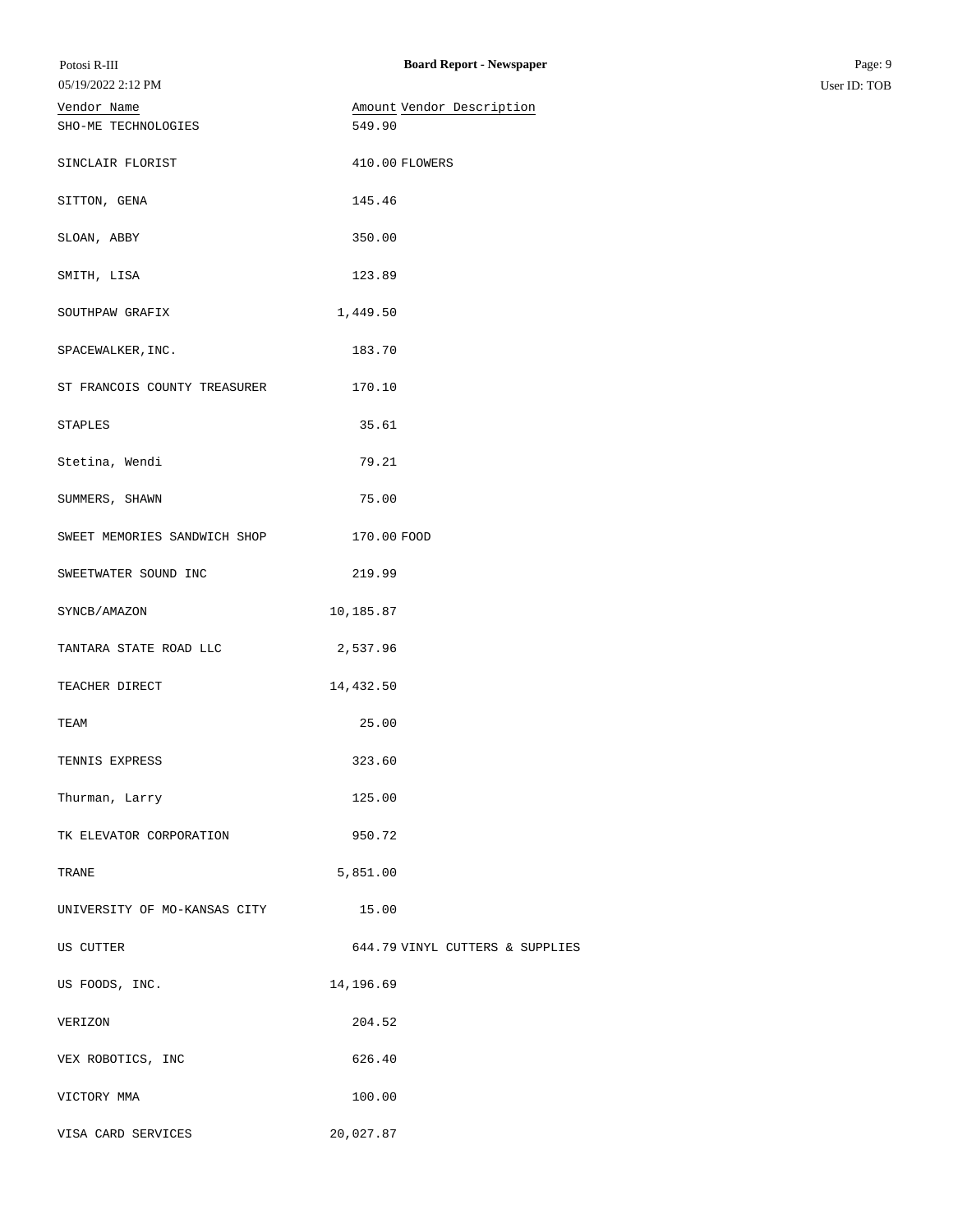| Potosi R-III<br>05/19/2022 2:12 PM                           | <b>Board Report - Newspaper</b>       |             | Page: 10<br>User ID: TOB |
|--------------------------------------------------------------|---------------------------------------|-------------|--------------------------|
| Vendor Name<br>VISION FILLERS INC                            | Amount Vendor Description<br>1,750.00 |             |                          |
| VITTY CO & SALON                                             | 350.00                                |             |                          |
| WASHINGTON COUNTY AMBULANCE DIST                             | 2,475.00 SERVICES                     |             |                          |
| WASTE CONNECTIONS OF MO                                      | 6,462.54                              |             |                          |
| WEHNERS' AWARDS INC                                          | 128.13                                |             |                          |
| WILLIAM V MACGILL & CO                                       | 512.77 NURSE SUPPLIES                 |             |                          |
| WILLIAMS, HEATHER                                            | 107.88                                |             |                          |
| WILSON, BRYCE                                                | 685.72                                |             |                          |
| WONDER WHEELS BMX                                            | 2,994.00                              |             |                          |
| Woods, Jennifer                                              | 325.62                                |             |                          |
| YATES, AUDREY                                                | 103.89                                |             |                          |
| YATES, JEFFREY                                               | 11.48                                 |             |                          |
| Yates, Michaela                                              | 60.94                                 |             |                          |
| YMCA OF THE OZARKS                                           | 234.00 NEW TEACHERS LUNCH/            |             |                          |
| Checking<br>Fund: $20$<br>$\mathbf{1}$<br>NHC REHAB MISSOURI | Teachers<br>9,487.50                  | Fund Total: | 1,083,801.49             |
| Checking<br>1 Fund: 40 Capital Projects                      |                                       | Fund Total: | 9,487.50                 |
| ACOUSTICONTROL LLC                                           | 1,500.00                              |             |                          |
| ATHLETIC FIELD WORKS, LLC 4,610.00                           |                                       |             |                          |
| BSN SPORTS LLC                                               | 1,285.00                              |             |                          |
| BUSENBARK CARPET, INC.                                       | 1,713.61 CARPET                       |             |                          |
| DESOTO ELECTRICAL PRODUCTS INC. 7,938.49                     |                                       |             |                          |
| DITTRONICS                                                   | 858.00                                |             |                          |
| MARCO TECHNOLOGIES LLC                                       | 4,092.24                              |             |                          |
| MIDCOM TECHNOLOGIES LLC                                      | 212.50                                |             |                          |
| MIDWEST SHEET MUSIC                                          | 495.17                                |             |                          |
| UMB BANK NA                                                  | 303,906.25                            |             |                          |
| VISA CARD SERVICES                                           | 1,399.00                              |             |                          |